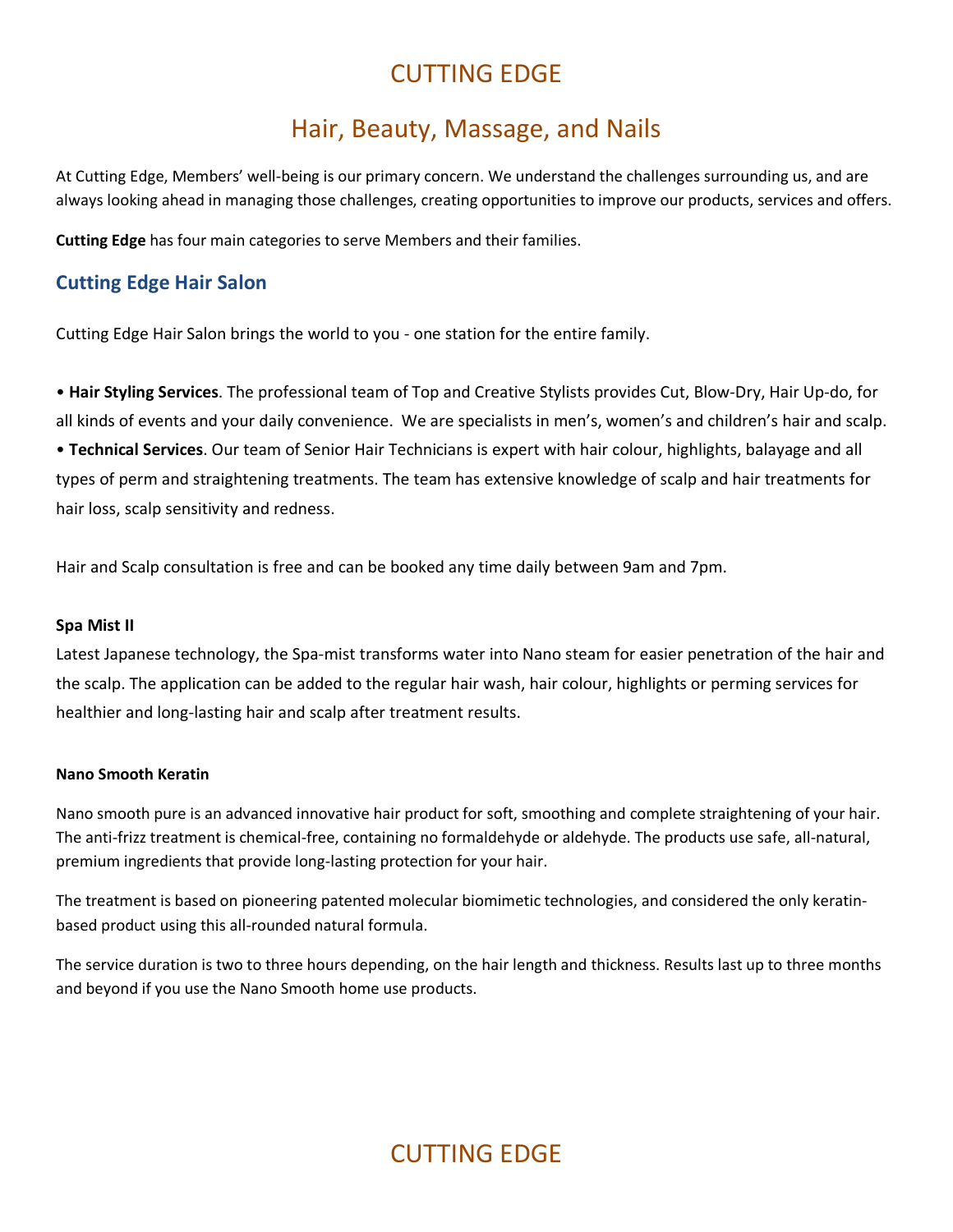## Hair, Beauty, Massage, and Nails

At Cutting Edge, Members' well-being is our primary concern. We understand the challenges surrounding us, and are always looking ahead in managing those challenges, creating opportunities to improve our products, services and offers.

**Cutting Edge** has four main categories to serve Members and their families.

## **Cutting Edge Beauty Salon**

The focus is on the well-being of Members and the wellness way of life. The EMSELLA CHAIR, EXILIS ULTRA 360 and LPG-M6 Generation X those are the world-leading brands and treatments.

## EMSELLA CHAIR

EMSELLA CHAIR is a breakthrough technology representing a new category of non-invasive treatment for urinary incontinence for men and women.

EMSELLA utilises High-intensity Focused Electromagnetic HIFEM1 to cause deep pelvic floor muscles stimulation and restoration of neuromuscular control.

A single EMSELLA session brings thousands of supramaximal pelvic floor muscle contractions, which are extremely important in muscle re-education in the incontinent.

Additionally for men, the pelvic floor supports the erection by improving the hydraulic system within the corpora cavernosa. One session can change the way you look at your intimate moments forever.

Session duration: 28 minutes and you remain fully clothed.

#### EXILIS ULTRA 360

The new EXILIS ULTRA 360 state of the art technology is swift, non-invasive with five different tips to cover more than 20 areas. This machine has the first and only applicator to simultaneously utilise radiofrequency and ultrasound at the same time.

EXILIS ULTRA 360 provides skin rejuvenation, uplifting and optimum and immediate results.

Full Face, or Eyes area, Double Chin, Neck area, Chest area and Hands are treated per session: each session 15 minutes and cost \$1,995.

Body parts such as Abdomen Area, Forearms, Things, Bra Roll, and many others, those areas treated per session: each session 15 minutes and \$1,995.

**The Intimate Area FEMME:** this treatment is a breakthrough focus on the well-being of the intimate area for the inner rejuvenation and external aesthetics. The team is expert, and they exercise a hospital-level of hygiene and professionalism.

#### CELLU M6 Generation X by LPG

#### Age-Defying Facial 60 minutes

Have you tried real skin fitness? The endermologie facial boosts the natural synthesis of essential rejuvenating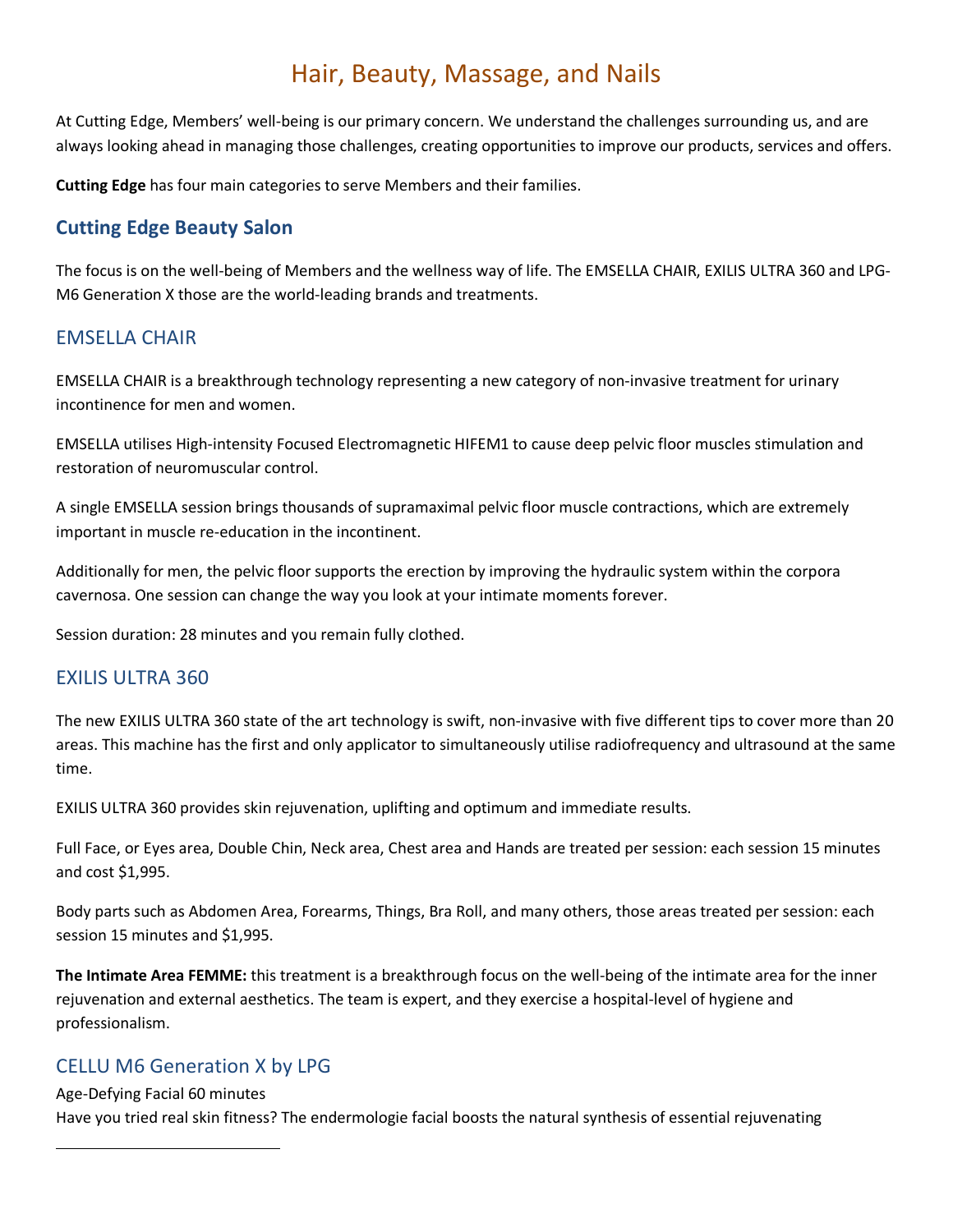ingredients. Endermologie is the first and only technique globally, which has been scientifically proven to increase natural hyaluronic acid by 80% and smooth wrinkles by 87%.

#### **Body Treatments** with CELLU M6 Generation X

Each session 15 minutes

The new M6 advanced Lipo massage treatment makes it possible to target and slim specific areas resistant to diet and exercise (arms, back, stomach, waist, and thighs) while precisely adapting to the needs of each type of skin.

## GENEO PLUS

#### 3-in-1 Super Facial, 80 minutes

The ultimate Super Facial combines three facials in one. Starting with Oxygeneo Brightening or Revive capsules to boost the natural oxygen to your skin, radio-frequency is then applied to leave the skin immediately tighter. Ultra-sound technology follows to improve and seal in moisture retention.

## Facials by Kerstin Florian International

Luxurious facials collection use only hands-on touch to firm, tone, refine and deeply hydrate the skin with protein-rich caviar and powerful antioxidants. Exclusive caviar products infuse the skin with age-defying nutrients to smooth fine lines and improve texture. An AcuLift massage visibly firms and tones and our marine biomatrix sheet provides intensive hydration to restore radiance instantly. Results are immediate, leaving skin looking supple, healthy and luminescent

## Body Treatments Hands-on

#### Probiotic Body Scrubs

Enjoy a full-body scrub rich in healthy probiotics with Epsom salts and organic sugar infused in organic shea butter. Your skin will be instantly smoother and hydrated. Can be performed without scent or with a bespoke aroma of your choice.

Age-Defying Firming Wrap

Using our exclusive organic Shea butter infused with paracress (nature's answer to botox), this wrap will plump, firm and hydrates the skin in the most natural way.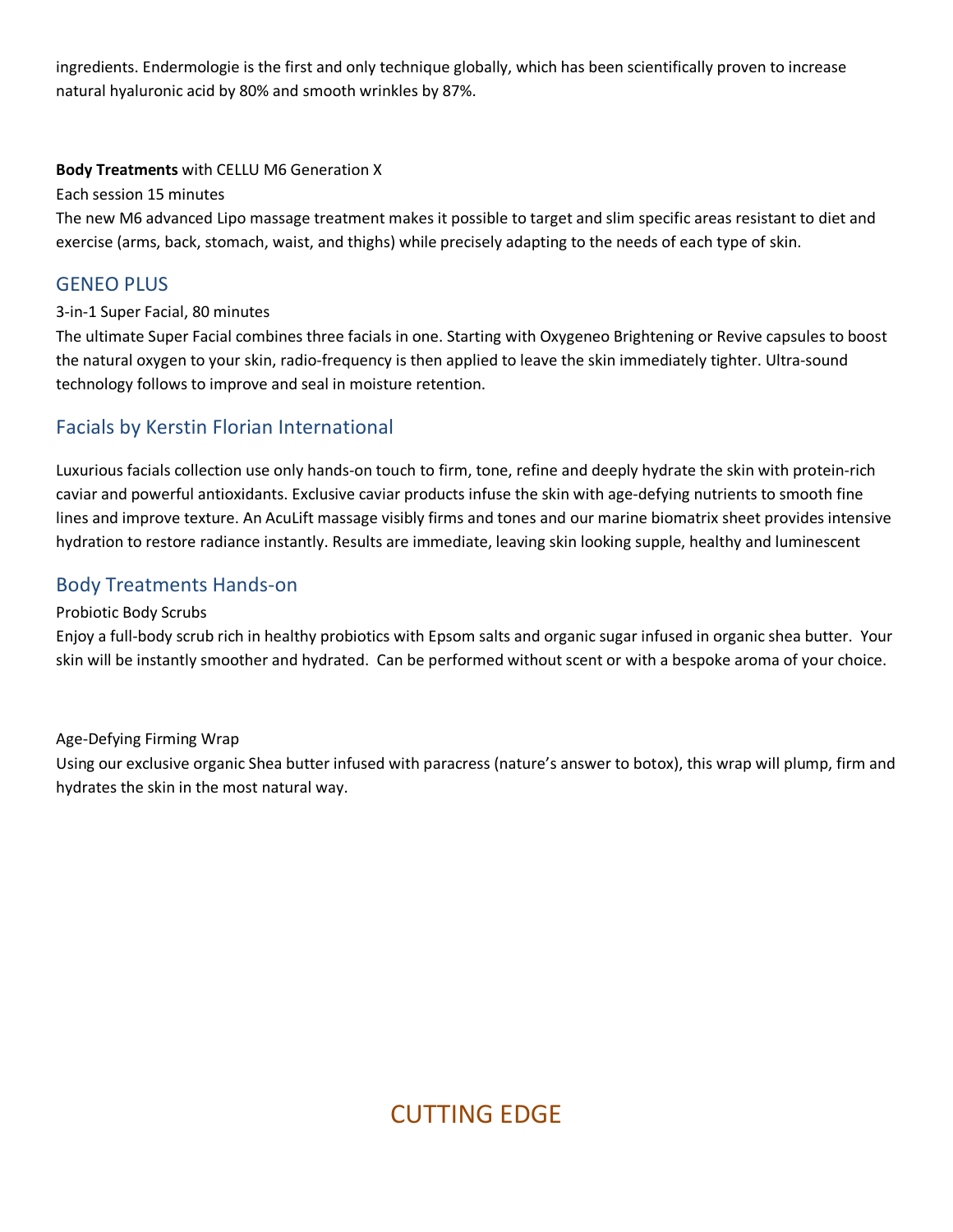## Hair, Beauty, Massage, and Nails

At Cutting Edge, Members' well-being is our primary concern. We understand the challenges surrounding us, and are always looking ahead in managing those challenges, creating opportunities to improve our products, services and offers.

**Cutting Edge** has four main categories to serve Members and their families.

## **Cutting Edge Nails Bar on 8th Floor**

Our Spa Manicure & Spa Pedicure treatments give outstanding and long-lasting results, using the full range of luxury hand and foot products by ZENTS. The services include hands/feet scrub, soak, massage and full nails work for a real transformation.

For optimum results we recommend to receive those services at the Nail Bar.

#### Hands and Feet Treatments

#### Perfect Sense

Cutting Edge Nail Bar is the only provider in Hong Kong for The Perfect Sense.

The treatment is ground-breaking paraffin rich with Swiss Apple Stem Cell imported from Canada. Provides a premium age-reversal for your hands and feet, and the treatment will help maintain optimal skin health through regular hydration, nourishment, and protection.